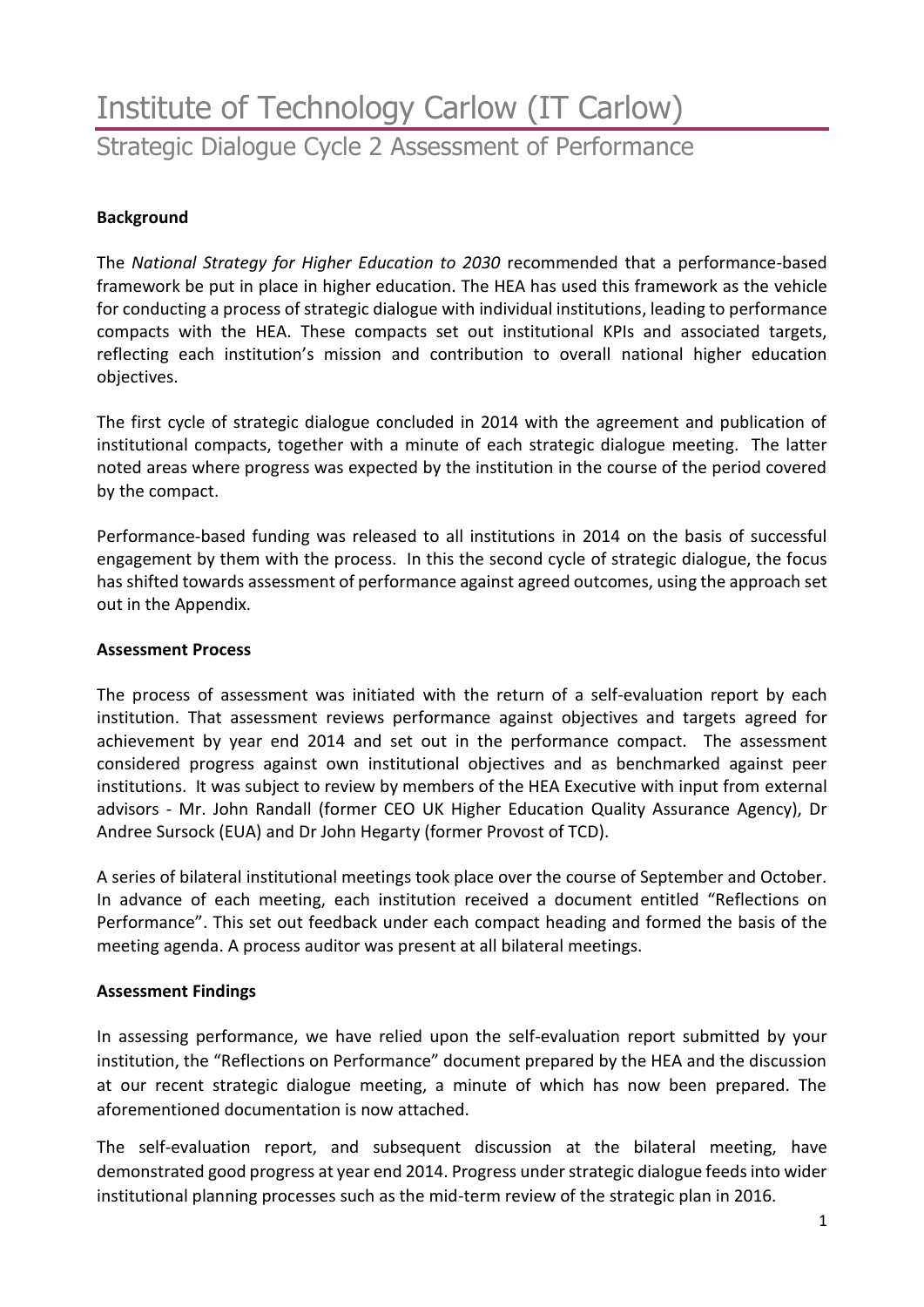The institution can demonstrate growth in student numbers and delivery of capital projects to meet student demand. The institution indicates that several quality measures are in place to ensure a high quality student experience including an extended academic calendar and recruitment of high-level academics from other institutions, on a part-time basis, to meet teaching requirements. Growth in researcher numbers and income will continue to be a challenge however. The HEA will keep student number growth under review by means of engagement with QQI in relation to the institutional quality reviews they conduct.

Overall this is a very good submission and analysis. This places the institution in category 1 and it is therefore proposed to release performance funding in full in respect of the 2016 budget allocation.

# **Issues of general application**

In addition to the institution specific issues identified above, the HEA identified the following issues of general application over the course of the bilateral meetings.

- The weakness of benchmarking at institutional, faculty or disciplinary level as a means of setting context for the statement of institutional ambition.
- Objectives should be reviewed to ensure that
	- o they are appropriately linked to overall institutional strategy,
	- o they represent a performance stretch in ambition, and
	- o they have an appropriate balance between process and outcome.
- There is a need to ensure that institutions are prioritising between the domains of the compact in the light of their institution's particular mission and strengths.

Institutions are required to have regard to these when reporting on 2015 performance in 2016 and in future compact preparation and reporting.

In addition, as discussed at the bilateral meetings, the HEA will further reflect on the future development of the strategic dialogue process. In particular, how the process can foster the setting of higher risk or stretch targets while accepting that not meeting such targets may not represent failure.

# **Next steps**

In addition, all HEIs are invited to review the objectives set out in their compacts, in the light of experience of first year reporting. The review should consider whether:

- Any objective should be re-formulated to "stretch" the HEI more, so as to incentivise continuous improvement;
- Any objective related to the development of process should be redefined to place greater emphasis on the outcomes the process is intended to deliver;
- Any objective should be dropped, to enable resources to be better focussed on objectives which are more mission-oriented;
- Any objective should be modified to reflect significant changes in the environment in which the HEI operates.